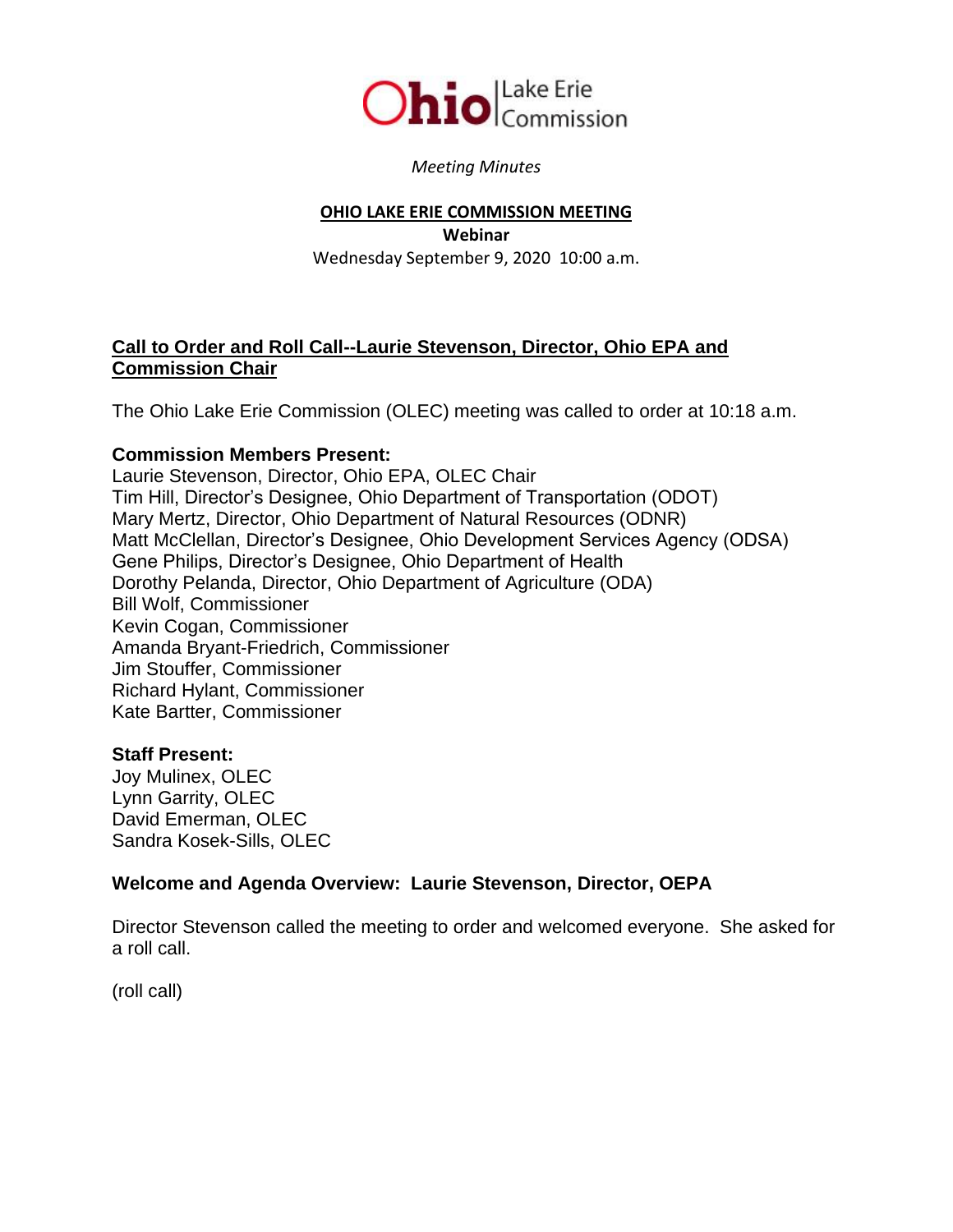### **Commissioner Richard Hylant moved the following resolution:**

Resolved, that the Commission approves the meeting minutes for June 17, 2020. Bill Wolf seconded the motion.

No discussion followed. A roll-call vote was held, and Commission members voted all in favor. The motion carried.

### **Commissioner Richard Hylant moved the following resolution:**

Resolved, that the Commission approves the 2020 Life on Lake Erie Award Winners. Gene Phillips seconded the motion.

Lynn Garrity, OLEC staff member, provided an overview of the photo contest and Director Stevenson presented the winning photos. A roll-call vote was held, and Commission members voted all in favor. The motion carried.

### **Commissioner Kevin Cogan moved the following resolution:**

Resolved that the Commission approve the appointment of the H2Ohio Technology Assessment Program (TAP) Public Advisory Council. Bill Wolf seconded the motion.

David Emerman, OLEC staff member, provided an overview of the council and detailed its objectives. Director Stevenson provided further explanation. A roll-call vote was held, and Commission members voted all in favor. The motion carried.

### **Director Mary Mertz moved the following resolution:**

Resolved, appreciation of service to Commissioner Kevin Cogan. Gene Phillips seconded the motion.

Commissioner Cogan spoke about the pleasure and privilege of serving on the Commission as well as recommendations for the future. A roll-call vote was held, and Commission members voted all in favor except for Commissioner Cogan, who abstained from the vote. The motion carried.

# **Director Dorothy Pelanda moved the following resolution:**

Resolved, appreciation of service to Commissioner Amanda Bryant-Friedrich. Tim Hill seconded the motion.

Commissioner Bryant-Friedrich recognized the Commission for their hospitality and spoke about the honor it was to serve on the Commission. She challenged the Commission to remember that the Lake is for everyone and to bring members into the fold. A roll-call vote was held, and Commission members voted all in favor except Commissioner Bryant-Friedrich, who abstained from the vote. The motion carried.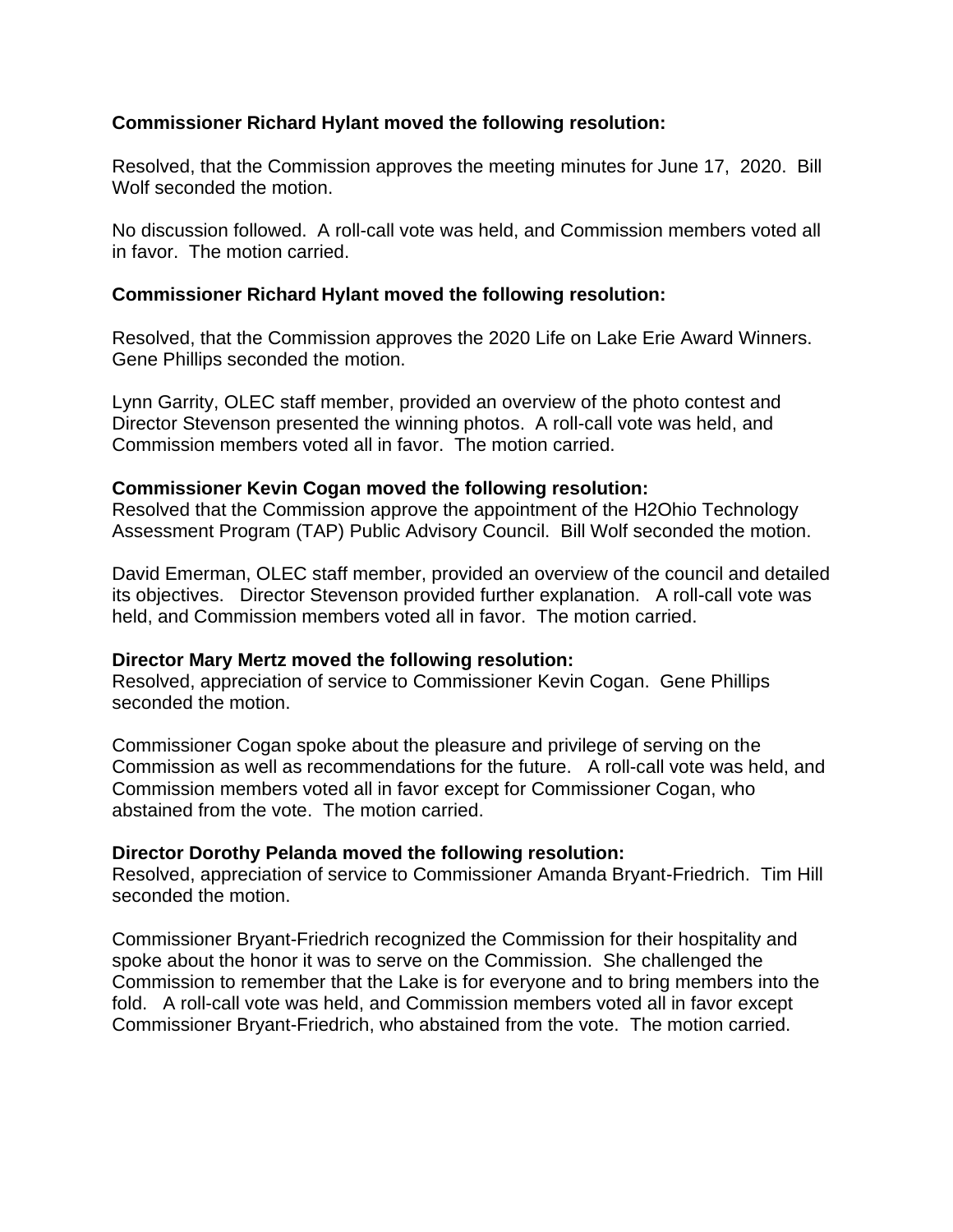## **Lake Erie Water Levels Special Report:**

Keith Koralewski, Buffalo District Chief of the Hydraulics and Hydrology and Water Management Section, with the U.S. Army Corp of Engineers (USACE), provided a special report on Lake Erie Water Levels. Chief Koralewski spoke about water level trends in the Great Lakes since 1918. Water levels tend to increase in late winter/early spring and decline into winter. Longer trends show record lows in the early 2000's and rising levels since 2012/2013. According to NOAA information, the Great Lakes Basin has experienced the wettest 60-month period of precipitation over the last five years. In addition, from 2011 to 2018, 41% of the continental U.S. has received the most rainfall going back to 1901. Chief Koralewski explained that water level forecasts will need to look at what has happened in the past to predict the future.

Phil Stitzinger, USACE Buffalo District Chief of Emergency Management and Dave Schulenberg, Chief of Planning, provided an overview of the Emergency Management System. The system focuses on short term measures that stabilize a situation, before handing it over to engineers that handle recovery and mitigation. The main program is the continuing authorities program. Dave reviewed the three sections that apply to Lake Erie interests. All three are cost-shared. Section 14 focuses on streambank and shoreline protection; Section 204 addresses regional sediment management; and Section 103 is focuses on hurricane and storm damage reduction.

## **Ohio Lake Erie Commission Office Report:**

Joy Mulinex reported that the first year of annual H2Ohio spending was released, and a report can be found at H2.Ohio.gov.

Lynn Garrity reported that videos of progress on the Maumee Area of Concern (AOC) are being launched. The screening event is October 27, 2020, and details can be found on the EPA website.

### **Agency/Commissioner Reports:**

**Director Mary Mertz, ODNR-** The agency is partnering with the Ohio Water Development Authority (OWDA) on the H2Ohio water quality initiative. OWDA has approved \$5 million to fund additional wetlands efforts in ODNR's H2Ohio program.

**Director Dorothy Pelanda, ODA-** The agency has been busy working with the Ohio Agriculture Conservation Initiative (OACI) to complete registration and participation in the H2Ohio program with farmers. H2Ohio will provide funding directly to farmers to supplement the cost of implementing the best conservation practices for their land. September 1, 2020, Soil and Water Conservation Districts began to approve enrollment in the program. Funds will be dispersed between November 2020 and January 2021 to those farmers participating. The ODA is exploring all financial opportunities to expand the program.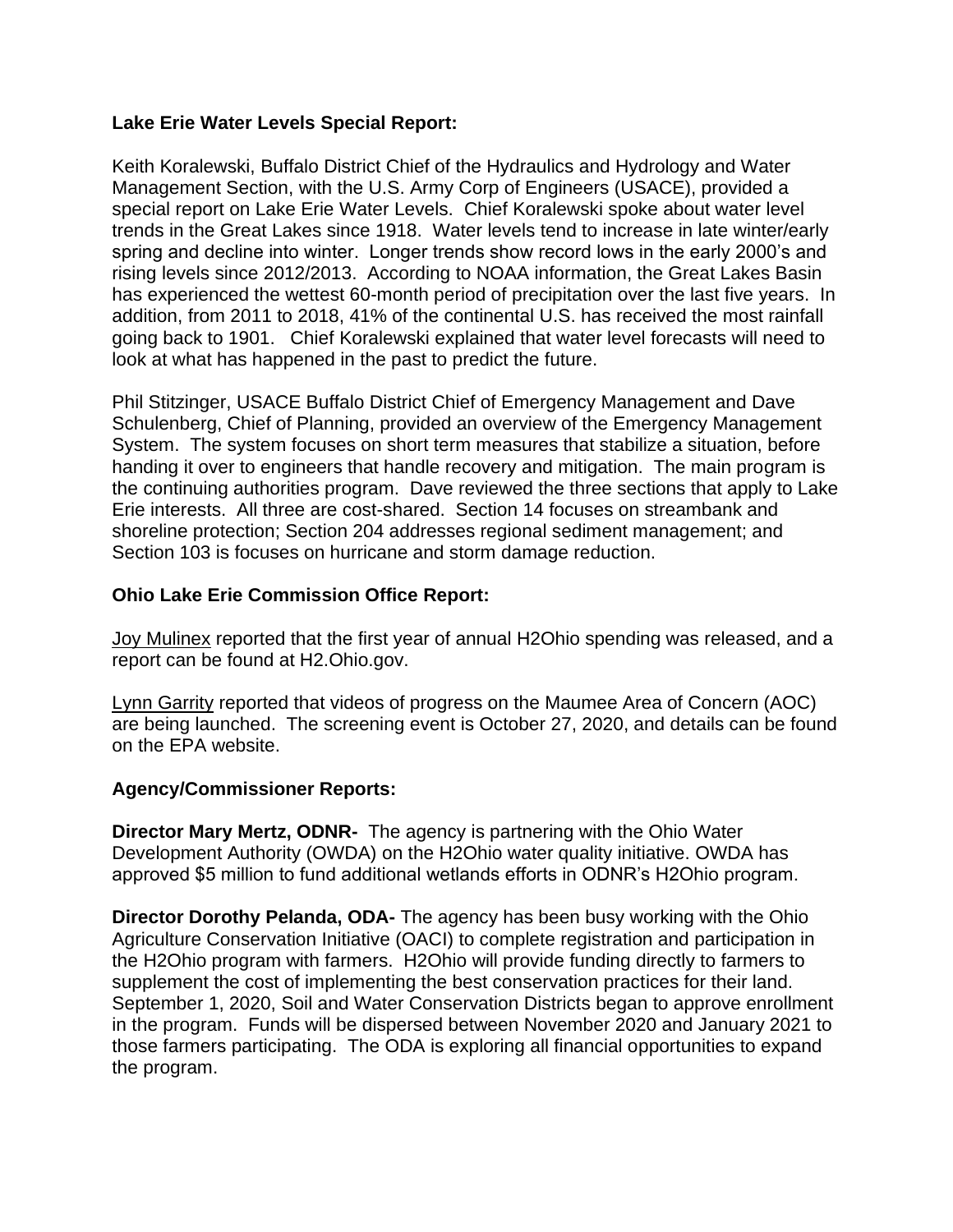**Matt McClellan for Director Lydia Mihalik, ODSA-** Tourism continues to be a push for the ODSA. People are looking for outdoor locations within driving distance, and Lake Erie is perfect for that. The 2020 census response rate is a little over 90%.

**Gene Phillips for Interim Director Lance Himes, ODH-** Beach monitoring data collected is being validated and results will be provided to the Ohio EPA by the end of the year.

**Bill Wolf, Commissioner-** He commended the work being done with farmers in the Western Lake Erie Basin, but he expressed concern about the number of animal units in the basin and mitigation efforts. He asked what H2Ohio is doing from a technological/funding basis.

**Jim Stouffer, Commissioner-** The marina/hospitality industry has had challenges this season.

**Richard Hylant, Commissioner-** It has been a tenuous time managing the Great Lakes Protection Fund (GLPF) assets.

**Kate Bartter, Commissioner-** She is taking over as chair of the GLPF and would like to update the commission on the status of the fund.

#### **Partner Reports:**

**Chris Winslow, Ohio Sea Grant-** The annual Understanding Algal Blooms: State of the Science Conference was successful. A video of the event and Power Point materials are available on the Ohio Sea Grant website. Ohio Sea Grant has been invited to provide HAB updates to academic institutions in Ohio monthly.

**Tim Brown, TMACOG-** They are working on an update to the water quality agenda for Lake Erie 2021/2022 recommendations. Webinars in June continued. The water trail is completed. He thanked agency directors for their support and partnership.

### **Public Comment (Comments were received electronically via the webinar's chat function)**:

**Kristy Meyer-** what beautiful pictures and talented photographers. Love the commentary, especially the lighthouse one.

**Shea Alltmont-** thanks everyone for allowing us the opportunity to participate in this contest and share our love of Lake Erie through our photographs.

**Scudder Mackey, Chief, Office of Coastal Management-** With respect to innovative monitoring technologies, ODNR has provided funding for field verification of innovative sensor technologies at the Old Woman Creek National Estuarine Research Reserve.